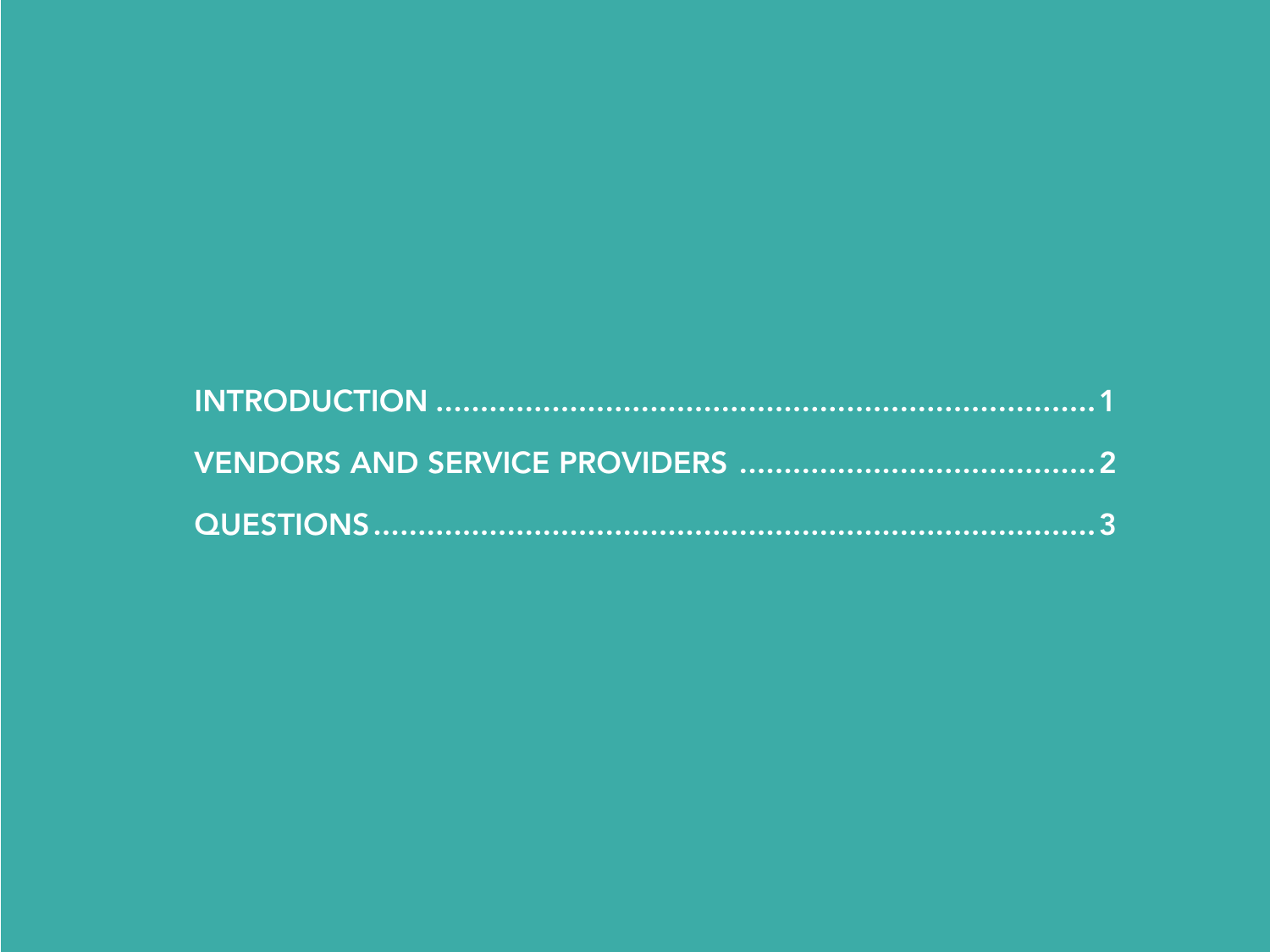This document has been prepared as an aid to small-merchant owners and operators. By providing questions to ask your vendors and service providers, this is intended to assist with your understanding of how those entities support the protection of your customers' card data.

*Questions to Ask your Vendors* was developed as a supplement to the *[Guide to Safe](https://www.pcisecuritystandards.org/pdfs/Small_Merchant_Guide_to_Safe_Payments.pdf)  [Payments](https://www.pcisecuritystandards.org/pdfs/Small_Merchant_Guide_to_Safe_Payments.pdf)*, part of the Payment Protection Resources for Small Merchants. Please refer to the *[Guide to Safe Payments](https://www.pcisecuritystandards.org/pdfs/Small_Merchant_Guide_to_Safe_Payments.pdf)* and the other Payment Protection Resources for Small Merchants at the following:

| <b>RESOURCE</b>                                              | <b>URL</b>                                                                                                            |
|--------------------------------------------------------------|-----------------------------------------------------------------------------------------------------------------------|
| Guide to Safe Payments                                       | https://www.pcisecuritystandards.org/pdfs/Small<br>Merchant Guide to Safe Payments.pdf                                |
| <b>Common Payment Systems</b>                                | https://www.pcisecuritystandards.org/pdfs/Small<br>Merchant_Common_Payment_Systems.pdf                                |
| Glossary of Payment and<br><b>Information Security Terms</b> | https://www.pcisecuritystandards.org/pdfs/Small<br>Merchant Glossary of Payment and Information<br>Security Terms.pdf |

#### Vendors and Service Providers, and How They Function

Small businesses/merchants may come into contact with a number of payment vendors or services providers, and it is important for merchants to understand the type of vendor they are working with and ensure the vendor has taken appropriate steps to protect card data.

The table on page 2 describes the most common types of payment vendors and service providers and what merchants should look for with each vendor.

The table starting on page 3 provides merchants with questions they can ask their vendors or service providers to help them understand what the vendor's or service provider's role is in protecting card data.

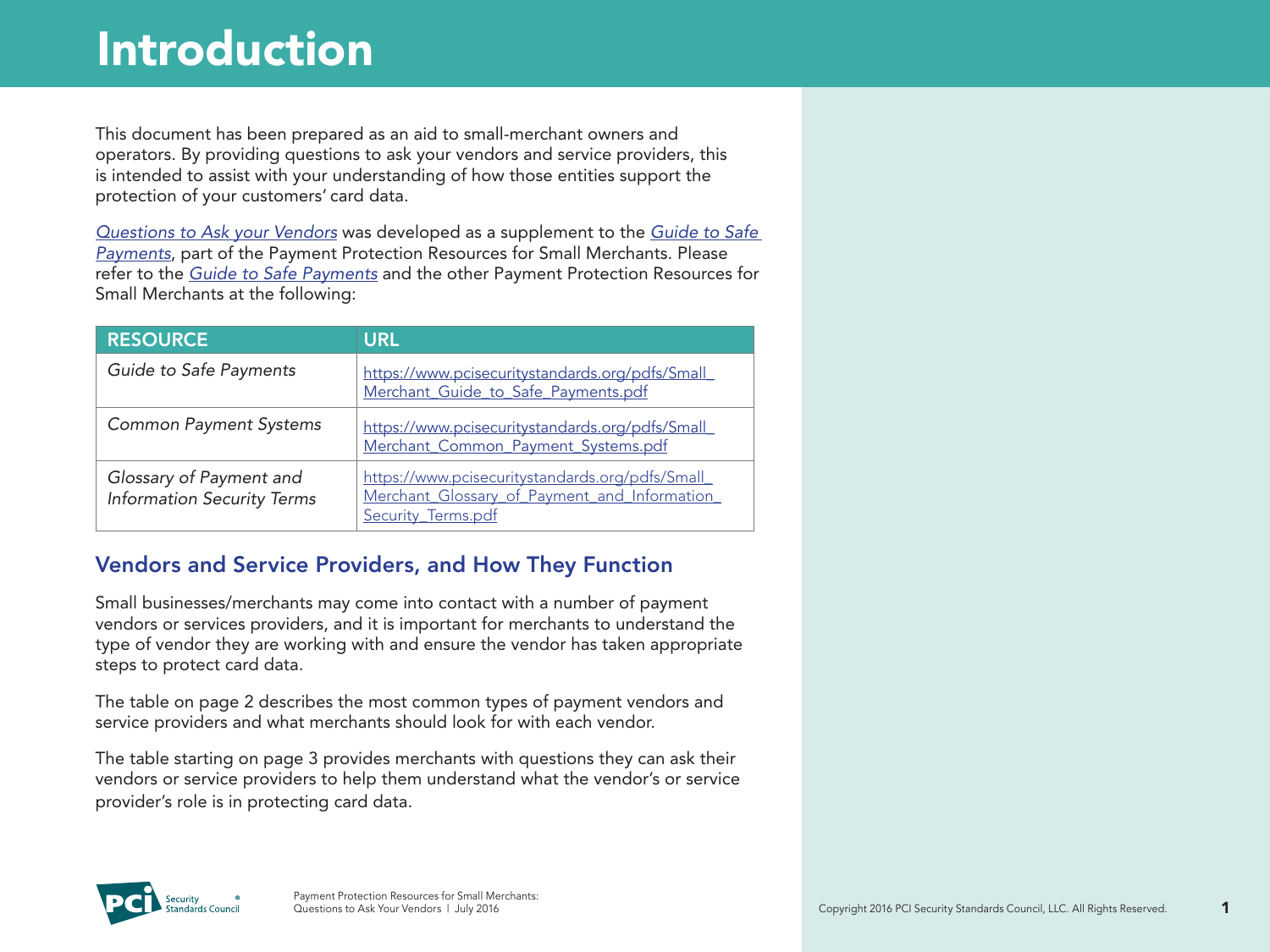## Vendors and Service Providers

The table below describes the most common type of payment vendors and service providers and what merchants should look for with each vendor.

| <b>TYPE OF VENDOR/</b><br><b>SERVICE PROVIDER</b>                      | <b>FUNCTION</b>                                                                                                                                                          | <b>PCI STANDARD</b><br><b>OR PROGRAM</b>                  | <b>LOOK FOR:</b>                                                                                                                                                                                                                                                                                                             |
|------------------------------------------------------------------------|--------------------------------------------------------------------------------------------------------------------------------------------------------------------------|-----------------------------------------------------------|------------------------------------------------------------------------------------------------------------------------------------------------------------------------------------------------------------------------------------------------------------------------------------------------------------------------------|
| <b>Payment application</b><br>vendor                                   | Sell and support applications that<br>store, process, and/or transmit<br>cardholder data.                                                                                | Payment Application<br>Data Security<br>Standard (PA-DSS) | Application is on the<br>List of PCI PA-DSS of Validated Payment Applications.                                                                                                                                                                                                                                               |
| Payment terminal vendor                                                | Sell and support devices used<br>to accept card payments (e.g.,<br>payment terminal).                                                                                    | PIN Transaction<br>Security (PTS)                         | Payment terminal is on the<br>List of PCI Approved PTS Devices.                                                                                                                                                                                                                                                              |
| Payment processors,<br>e-commerce hosting<br>providers/processors      | Store, process, or transmit<br>cardholder data on your behalf.<br>May also host and manage your<br>e-commerce server/website and/or<br>develop and support your website. | <b>PCI Data Security</b><br>Standard (PCI DSS)            | Ask for their PCI DSS Attestation of Compliance and whether their<br>assessment included the service you are using.<br>Service provider is on one of these lists:<br><b>MasterCard's List of Compliant Service Providers</b><br><b>Visa's Global Registry of Service Providers</b><br>Visa Europe's Registered Member Agents |
| <b>Providers of software</b><br>as a service                           | Develop, host and/or manage your<br>cloud-based web application or<br>payment application (e.g., online<br>ticketing or booking application).                            | <b>PCI DSS</b>                                            | Ask for their PCI DSS Attestation of Compliance and whether their<br>assessment included the service you are using.<br>Service provider is on one of these lists:<br>MasterCard's List of Compliant Service Providers<br>Visa's Global Registry of Service Providers<br>Visa Europe's Registered Member Agents               |
| Integrators/resellers                                                  | Install PA-DSS validated payment<br>applications on your behalf.                                                                                                         | Qualified Integrators<br>and Resellers (QIR)              | Ask whether vendor is a PCI Qualified Integrator or Reseller (QIR).<br>Vendor is on the List of PCI QIRs.                                                                                                                                                                                                                    |
| <b>Providers of services</b><br>that satisfy PCI DSS<br>requirement(s) | Manage/operate systems or<br>services on your behalf (e.g.,<br>firewall management, patching/AV<br>services).                                                            | <b>PCI DSS</b>                                            | Ask for their PCI DSS Attestation of Compliance and whether their<br>assessment included the service you are using.<br>Service provider is on one of these lists:<br><b>MasterCard's List of Compliant Service Providers</b><br>Visa's Global Registry of Service Providers<br><b>Visa Europe's Registered Member Agents</b> |

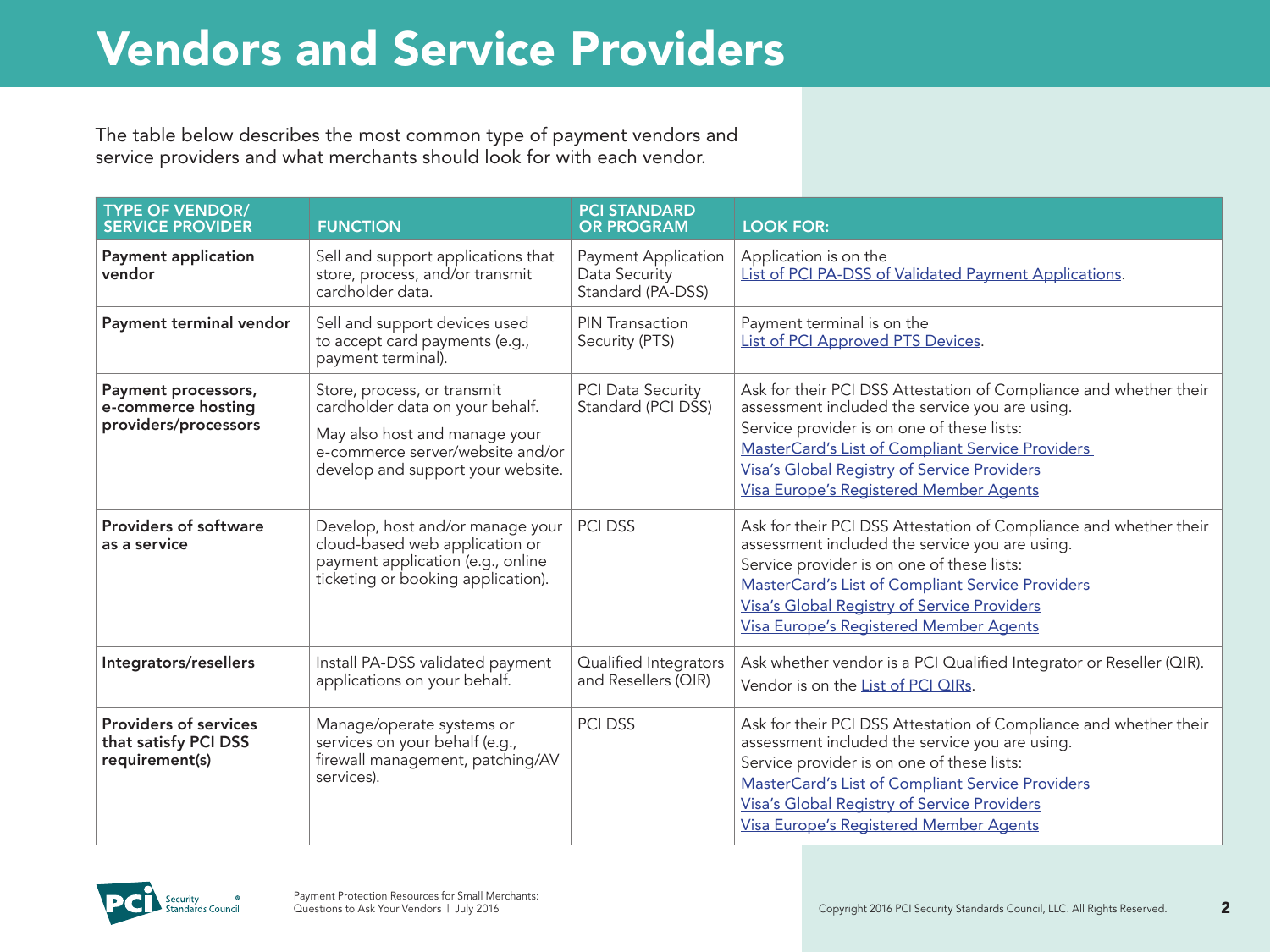The table below contains a series of questions for merchants to ask their vendors/service providers to determine whether the proper controls are in place to protect card data.

| <b>QUESTION</b><br>Asked by the merchant to the vendor                                                | <b>DESIRED ANSWER FROM VENDOR</b>                                                                                                                                                                                                                                                                                                                                                                                                                                                                                                                                                                                                                                                                                                                                                                                                                                                                                                                                                                                                       | <b>RECOMMENDED ACTION</b><br>Based on the vendor's response |
|-------------------------------------------------------------------------------------------------------|-----------------------------------------------------------------------------------------------------------------------------------------------------------------------------------------------------------------------------------------------------------------------------------------------------------------------------------------------------------------------------------------------------------------------------------------------------------------------------------------------------------------------------------------------------------------------------------------------------------------------------------------------------------------------------------------------------------------------------------------------------------------------------------------------------------------------------------------------------------------------------------------------------------------------------------------------------------------------------------------------------------------------------------------|-------------------------------------------------------------|
| <b>HOW SECURE IS YOUR SOLUTION OR PRODUCT?</b>                                                        |                                                                                                                                                                                                                                                                                                                                                                                                                                                                                                                                                                                                                                                                                                                                                                                                                                                                                                                                                                                                                                         |                                                             |
| Does your solution/product ensure<br>1.<br>the secure capture and transmission of<br>cardholder data? | For face-to-face card-present payment transactions:<br><b>YES</b><br>• Check here to see whether the payment terminal is PCI PTS approved:<br><b>List of PCI Approved PTS Devices</b><br><b>AND/OR</b><br>• Check here to see whether the payment application is PCI PA-DSS<br>validated:<br><b>List of PCI PA-DSS of Validated Payment Applications</b><br><b>OR</b><br>• Check here to see whether the encryption solution is PCI P2PE validated:<br>List of PCI P2PE Validated Solutions<br>For card-not-present payment transactions (including e-commerce,<br>mail order/telephone order):<br><b>YES</b><br>• Check here to see whether the payment application is PCI PA-DSS<br>validated:<br><b>List of PCI PA-DSS of Validated Payment Applications</b><br><b>OR</b><br>• Check here to see whether the service provider is a PCI DSS Compliant<br>Service Provider:<br><b>MasterCard's List of Compliant Service Providers</b><br><b>Visa's Global Registry of Service Providers</b><br>Visa Europe's Registered Member Agents | If NO, ask Question 2.                                      |

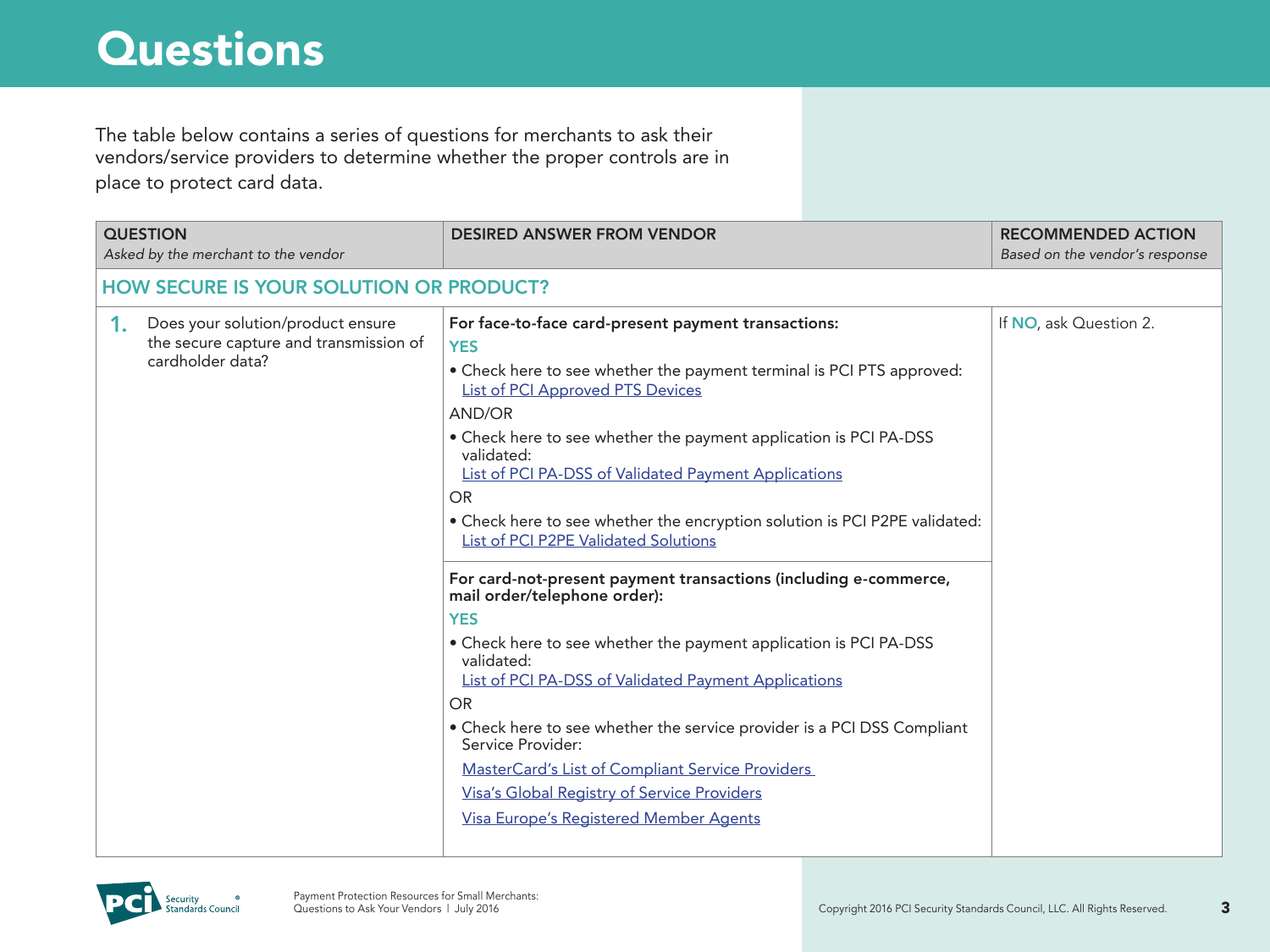| <b>QUESTION</b><br>Asked by the merchant to the vendor |                                                                                                                                                                                   | <b>DESIRED ANSWER FROM VENDOR</b>                                                                                                                                                                                                                                                                     | <b>RECOMMENDED ACTION</b><br>Based on the vendor's response                                                                                |
|--------------------------------------------------------|-----------------------------------------------------------------------------------------------------------------------------------------------------------------------------------|-------------------------------------------------------------------------------------------------------------------------------------------------------------------------------------------------------------------------------------------------------------------------------------------------------|--------------------------------------------------------------------------------------------------------------------------------------------|
|                                                        | <b>HOW SECURE IS YOUR SOLUTION OR PRODUCT?</b> continued                                                                                                                          |                                                                                                                                                                                                                                                                                                       |                                                                                                                                            |
| 2.                                                     | Does our agreement with you (the<br>vendor) include clauses that state that<br>you will maintain PCI DSS compliance<br>for your product/service (or become<br>PCI DSS validated)? | <b>YES</b><br>Vendors with products/solutions that are or will become PCI DSS compliant<br>should be willing to have that status included in a written agreement.<br>For additional information on evidence to look for regarding PCI DSS<br>compliant products/solutions, refer to Question 1 above. | If NO, consider another<br>vendor or solution.                                                                                             |
| 3.                                                     | Does your product/solution store<br>payment card information locally<br>(in my store/shop location)?                                                                              | <b>NO</b><br>If it does, merchants can consider a tokenization or encryption solution<br>to better secure card data. See the Guide to Safe Payments for more<br>information about encryption and tokenization.                                                                                        | If YES, merchant should<br>confirm with vendor that the<br>data is stored per PCI DSS<br>requirements. If not, consider<br>another vendor. |
| 4.                                                     | Does your product/solution protect<br>payment card information with strong<br>encryption?                                                                                         | <b>YES</b><br>Encryption is a way of securing information so it is less likely to be stolen.<br>If you can, select from the List of PCI P2PE Validated Solutions, where<br>card data is secured as soon as you receive it and is protected as it travels<br>through your network.                     | If NO, consider another<br>vendor or solution.                                                                                             |

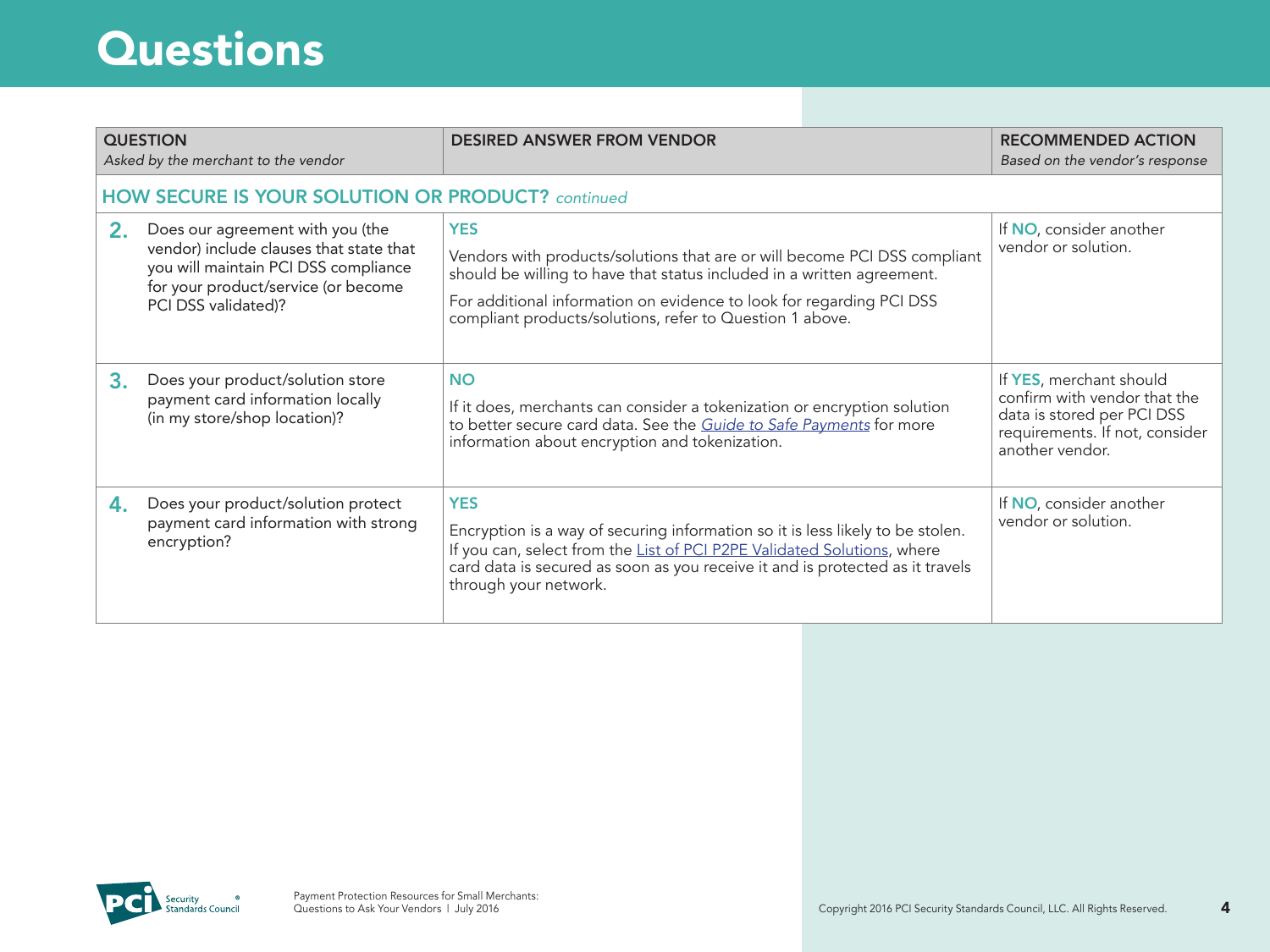| 5. | <b>QUESTION</b><br>Asked by the merchant to the vendor<br>HOW SECURE IS THE INSTALLATION OF MY PRODUCT?<br>If vendor is installing a payment<br>application from the PCI Council's List<br>of Validated Payment Applications, ask:<br>Are you a PCI Qualified Integrator or             | <b>DESIRED ANSWER FROM VENDOR</b><br><b>YES</b><br>A QIR is trained and qualified by the Council to install and integrate<br>PA-DSS payment applications, and their installations provide confidence<br>that the PA-DSS payment application has been implemented in a manner                                                                                                               | <b>RECOMMENDED ACTION</b><br>Based on the vendor's response<br>If NO, ask follow-up questions<br>at left. |
|----|-----------------------------------------------------------------------------------------------------------------------------------------------------------------------------------------------------------------------------------------------------------------------------------------|--------------------------------------------------------------------------------------------------------------------------------------------------------------------------------------------------------------------------------------------------------------------------------------------------------------------------------------------------------------------------------------------|-----------------------------------------------------------------------------------------------------------|
|    | Reseller (QIR)?                                                                                                                                                                                                                                                                         | that supports your PCI DSS compliance.<br>Check here to see whether the vendor is listed: List of PCI QIRs.                                                                                                                                                                                                                                                                                |                                                                                                           |
|    | Follow-up questions if response to<br>above is NO:<br>If the application the vendor is installing<br>is not PCI SSC validated, or if the vendor<br>is not a QIR, ask:<br>• Do you provide support during<br>installation to ensure our<br>implementation meets PCI DSS<br>requirements? | <b>YES</b><br>The vendor should have defined processes to assist you with installation<br>of solution in compliance with PCI DSS requirements. Improper installation<br>can make the solution vulnerable to data compromise.<br>You are seeking a statement from the vendor that explains how they help<br>you ensure PCI DSS requirements are or can be met for the product/<br>solution. | If NO, consider another<br>vendor.                                                                        |
|    | • Do you provide an implementation<br>quide?<br>· Do you provide installation guidance<br>on how to ensure card data is<br>protected wherever it is stored,<br>processed, or transmitted?                                                                                               |                                                                                                                                                                                                                                                                                                                                                                                            |                                                                                                           |

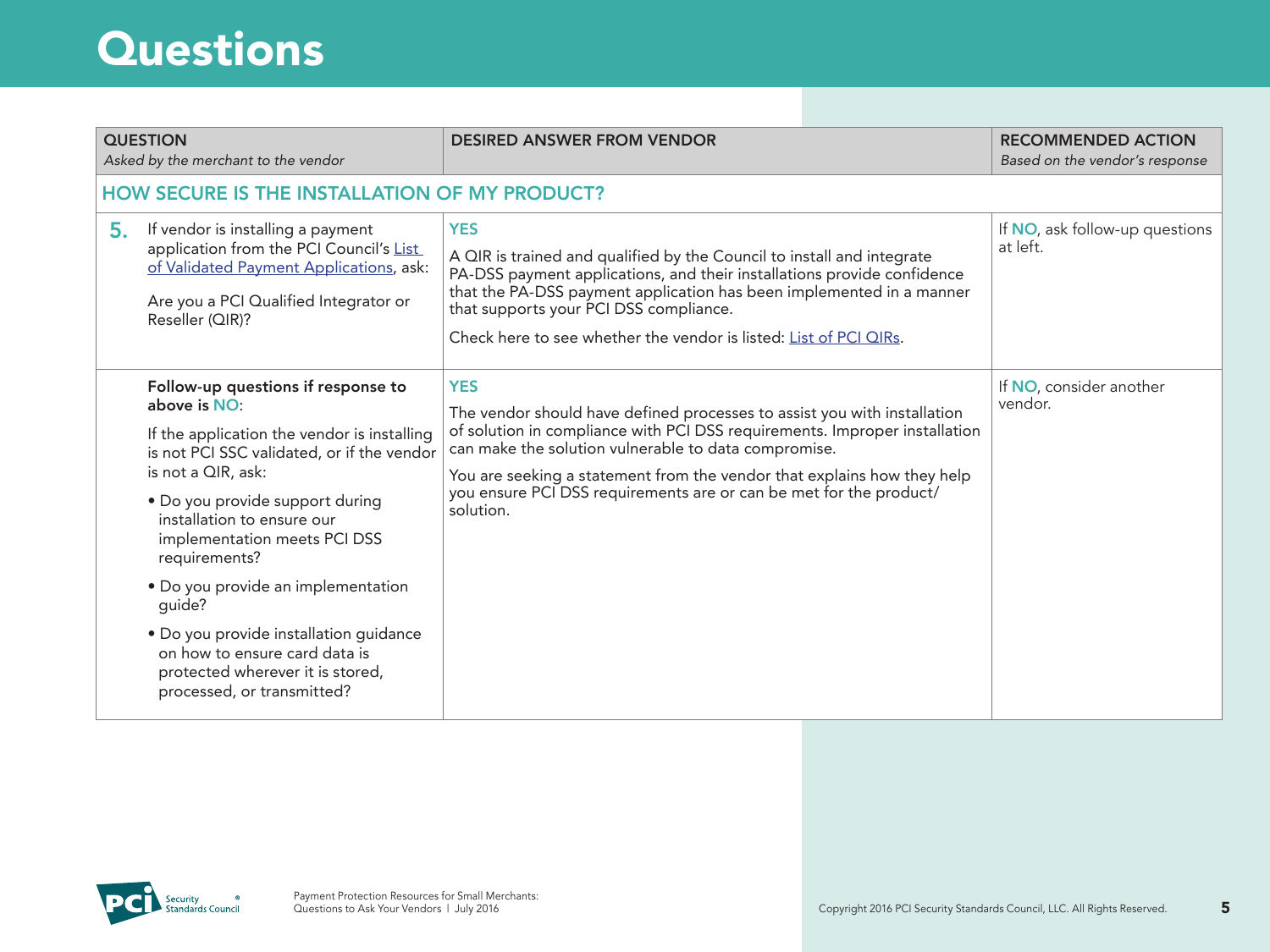|              | <b>QUESTION</b><br>Asked by the merchant to the vendor                                                                                                                                                                                                                                           | <b>DESIRED ANSWER FROM VENDOR</b>                                                                                                                                                                                                                                                                                                                                                                                                     | <b>RECOMMENDED ACTION</b><br>Based on the vendor's response                                                                           |  |
|--------------|--------------------------------------------------------------------------------------------------------------------------------------------------------------------------------------------------------------------------------------------------------------------------------------------------|---------------------------------------------------------------------------------------------------------------------------------------------------------------------------------------------------------------------------------------------------------------------------------------------------------------------------------------------------------------------------------------------------------------------------------------|---------------------------------------------------------------------------------------------------------------------------------------|--|
|              | DO YOU PROVIDE ME WITH ONGOING SUPPORT AND MAINTENANCE FOR YOUR PRODUCT/SOLUTION? IF SO, HOW?                                                                                                                                                                                                    |                                                                                                                                                                                                                                                                                                                                                                                                                                       |                                                                                                                                       |  |
| $\mathbf{6}$ | Is your product/solution installed on my<br>network or systems?                                                                                                                                                                                                                                  | <b>YES</b><br>The vendor should provide on-going maintenance and support for<br>software updates and security patches. In addition, they should provide<br>and offer support for future version releases.<br>It is in your best interest to have vendors/suppliers that fully support their<br>products and assist you with installations/patches to ensure any changes to<br>the system align to PCI requirements.                   | If the response is YES, see<br>follow-up questions at left.<br>If NO, go to Question 7.                                               |  |
|              | Follow-up questions if response to<br>above is YES:<br>. Do you install patches and updates to<br>the system/solution?<br>. Do you do this in a manner that aligns<br>to PCI DSS requirements?<br>. How do you notify me; how are<br>patches made available; and what<br>support do you provide? | <b>YES</b><br>If the solution is never updated, it may become vulnerable to future<br>compromises.                                                                                                                                                                                                                                                                                                                                    | If NO, consider another<br>vendor.                                                                                                    |  |
| 7.           | Is the solution installed on systems<br>owned and maintained (hosted) by the<br>service provider?<br>Follow-up question if response to above<br>is YES:<br>Is the service provider's environment<br>PCI DSS compliant?                                                                           | <b>YES</b><br>This is considered a Managed Service. If the service provider is hosting the<br>solution, ask for their PCI DSS Attestation of Compliance and whether their<br>assessment included the service you are using.<br>Check that the service provider is on one of these lists:<br>MasterCard's List of Compliant Service Providers<br>Visa's Global Registry of Service Providers<br>Visa Europe's Registered Member Agents | If YES, ask follow-up question<br>at left.<br>If NO-if the managed service<br>is not PCI DSS compliant-<br>consider another solution. |  |

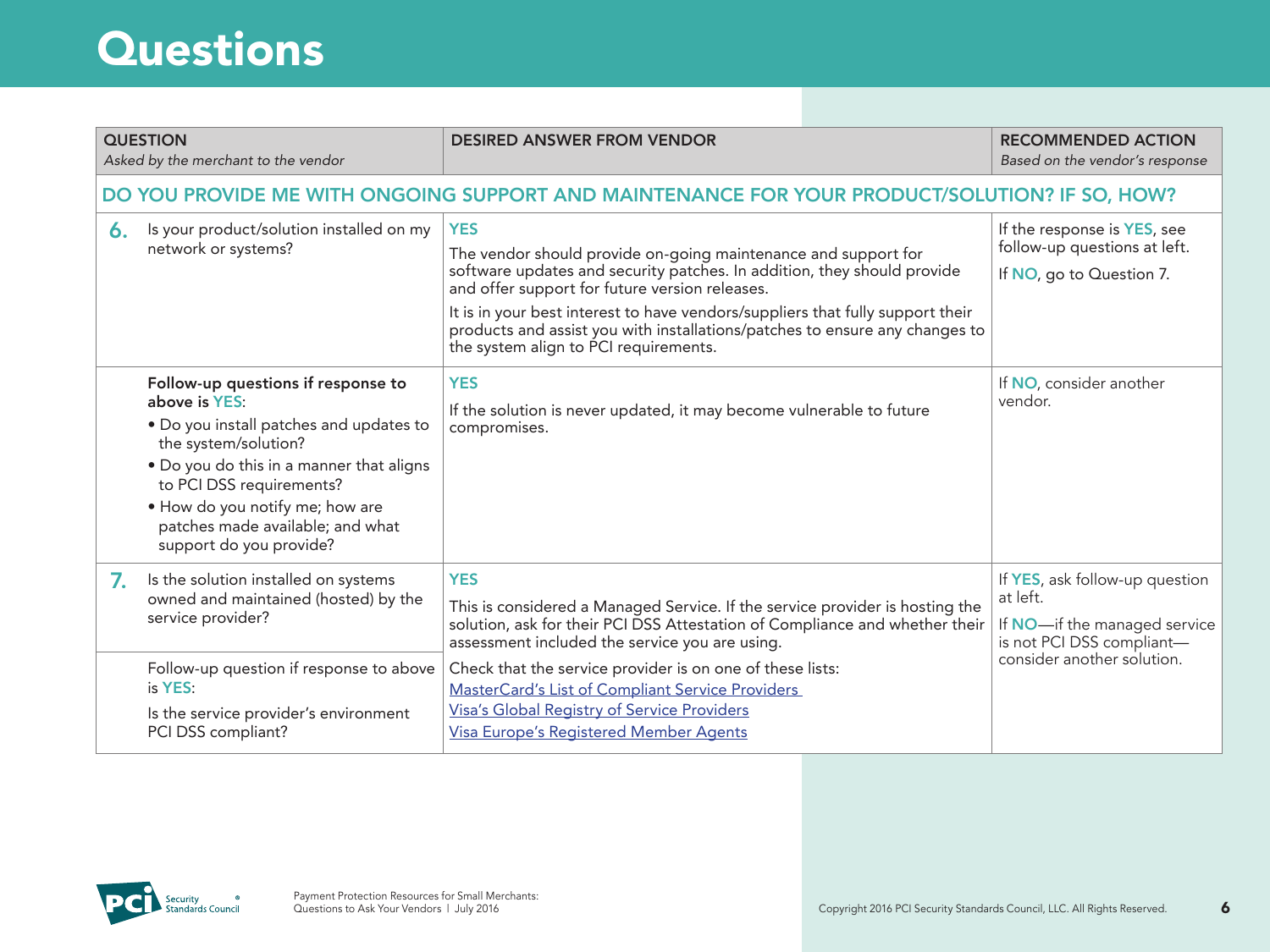|                                                                                             | <b>QUESTION</b><br>Asked by the merchant to the vendor                                                                                                                              | <b>DESIRED ANSWER FROM VENDOR</b>                                                                                                                                                                                                                                                                                                                                                                                                                                                                                                                                                                                                                                  | <b>RECOMMENDED ACTION</b><br>Based on the vendor's response                                                                                                                         |
|---------------------------------------------------------------------------------------------|-------------------------------------------------------------------------------------------------------------------------------------------------------------------------------------|--------------------------------------------------------------------------------------------------------------------------------------------------------------------------------------------------------------------------------------------------------------------------------------------------------------------------------------------------------------------------------------------------------------------------------------------------------------------------------------------------------------------------------------------------------------------------------------------------------------------------------------------------------------------|-------------------------------------------------------------------------------------------------------------------------------------------------------------------------------------|
| DO YOU PROVIDE ME WITH ONGOING SUPPORT AND MAINTENANCE FOR YOUR PRODUCT/SOLUTION? continued |                                                                                                                                                                                     |                                                                                                                                                                                                                                                                                                                                                                                                                                                                                                                                                                                                                                                                    |                                                                                                                                                                                     |
| 8 <sub>1</sub>                                                                              | Do you require remote access to my<br>payment system/solution to support it?                                                                                                        | <b>NO</b><br>Remote access is frequently exploited in payment-data breaches. Remote<br>access functionality should be limited to brief periodic use, and disabled at<br>all other times.                                                                                                                                                                                                                                                                                                                                                                                                                                                                           | If NO, go to Question 9.<br>If YES, ask follow-up questions<br>at left.                                                                                                             |
|                                                                                             | Follow-up questions if response to<br>above is YES:<br>• Do you require remote access to be<br>always active?                                                                       | <b>NO</b><br>Remote access functionality should be limited to brief periodic use, and<br>disabled at all other times.                                                                                                                                                                                                                                                                                                                                                                                                                                                                                                                                              | If YES-If remote access is<br>required to be always active-<br>consider another vendor or<br>solution.                                                                              |
|                                                                                             | . What steps do you take to secure<br>remote access connections?                                                                                                                    | Your vendor should use multi-factor authentication AND a different<br>username and password for each customer they access remotely.<br>Remote access connections can be secured through use of unique user<br>IDs and passwords for each person using the system. In addition, multiple<br>ways of verifying the identity of the person accessing the system (multi-<br>factor authentication) should be used.<br>Vendors that use unique username/passwords for each of their customers<br>prevent a compromise of one of their customers from resulting in a<br>compromise of many or all of their other customers via use of a common<br>username and password. | If the product/solution<br>does not offer multi-factor<br>authentication for remote<br>access, consider another<br>solution.                                                        |
| 9.                                                                                          | Is the solution/product required to<br>integrate with my other systems-for<br>example, payment terminals, accounts<br>receivable, or other systems that contain<br>cardholder data? | <b>NO</b><br>A stand-alone payment terminal is simpler to secure than a more complex<br>payment system that may have numerous connected systems.<br>If the solution does require integration with other systems, does it<br>simplify your processing environment, and/or how will it add value to your<br>business? You should have a strong business need for integration, as using<br>an integrated solution will increase PCI DSS scope because it makes your<br>cardholder data environment larger and more complex.                                                                                                                                           | If YES, consider another<br>vendor or product unless<br>there is a strong business<br>requirement for having a more<br>sophisticated solution with<br>connections to other systems. |